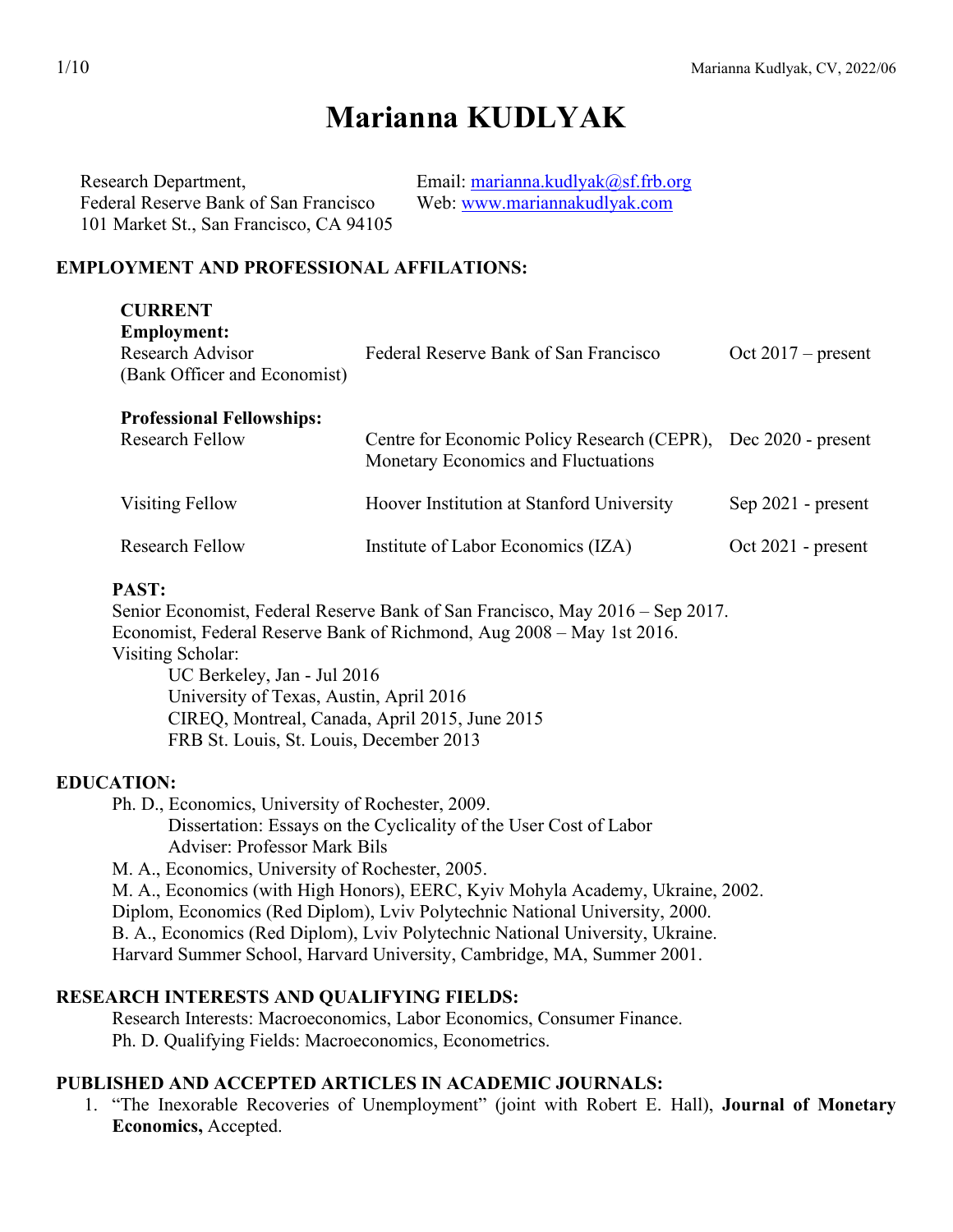- 2. "Why Has the US Economy Recovered So Consistently from Every Recession in the Past 70 Years?" (joint with Robert E. Hall), 2022. **NBER Macroeconomics Annual** 2021, Vol. 36.
- 3. "Greater Inequality and Household Borrowing: New Evidence from Household Data," (joint with Olivier Coibion, Yuriy Gorodnichenko, and John Mondragon), 2020, **Journal of European Economic Association**.
- 4. "The Intensity of Job Search and Search Duration," (joint with Jason Faberman), **American Economic Journal: Macroeconomics**, 2019, Vol. 11(3): 327-57.
- 5. "Revisiting Gertler-Gilchrist Evidence on the Behavior of Small and Large Firms," (joint with Juan M. Sanchez), **Journal of Economic Dynamics and Control**, 2017, Vol. 77: 48-69.
- 6. "The CARD Act and Young Borrowers: The Effects and the Affected," (joint with Peter Debbaut and Andra Ghent), **Journal of Money, Credit and Banking**, 2016, Vol. 48(7): 1495-1513
- 7. "The Cyclicality of the User Cost of Labor," **Journal of Monetary Economics**, 2014, Vol. 68: 53-67.
- 8. "Productivity Insurance: The Role of Unemployment Benefits in a Multi-Sector Model," (joint with David Fuller and Damba Lkhagvasuren), **Journal of Economic Dynamics and Control**, 2014, Vol. 47: 39-53.
- 9. "Recourse and Residential Mortgage Default: Evidence from U.S. States," (joint with [Andra C. Ghent\)](http://aux.zicklin.baruch.cuny.edu/ghent/), **Review of Financial Studies**, 2011, Vol. 24:9: 3139-3186.

# **WORKING PAPERS:**

- **1.** ["Measuring Heterogeneity in Job Finding Rates among the Non-employed Using Labor Force Status](https://www.richmondfed.org/publications/research/working_papers/2014/pdf/wp14-18.pdf)  [Histories,](https://www.richmondfed.org/publications/research/working_papers/2014/pdf/wp14-18.pdf)" (joint with Fabian Lange), FRB San Francisco WP #17-20. Under revision for **American Economic Journal: Macroeconomics.**
- **2.** "Regional Consumption Responses and the Aggregate Fiscal Multiplier," (joint with Dupor, Bill, Marios Karabarbounis, and Saif M. Mehkari), FRB San Francisco WP No. 2018-04. Under revision for **Review of Economic Studies.**
- 3. "Why Is Current Unemployment So Low?" (joint with Andreas Hornstein), FRB San Francisco WP No. 2018-04. Under revision for **International Journal of Central Banking**.
- 4. "Systematic Job Search: New Evidence from Individual Job Application Data," (joint with Damba Lkhagvasuren and Roman Sysuyev), revision requested at **Journal of Labor Economics**.
- 5. "The Unemployed with Jobs and without Jobs" (joint with Robert E. Hall), NBER WP No. 27886, October 2020.
- 6. "Dynamic Labor Reallocation with Heterogeneous Skills and Uninsured Idiosyncratic Risk," (joint with Ester Faia and Ekaterina Shabalina), Working Paper, Goethe University Frankfurt.
- 7. "The Behavioral SIR Model, with Applications to the Swine Flu and COVID-19 Pandemics," (joint with Jussi Keppo, Elena Quercioli, Lones Smith, and Andrea Wilson), Working Paper, University of Wisconsin-Madison.
- 8. "Pandemic Layoffs," (joint with Erin Wolcott), Working Paper, Middlebury College.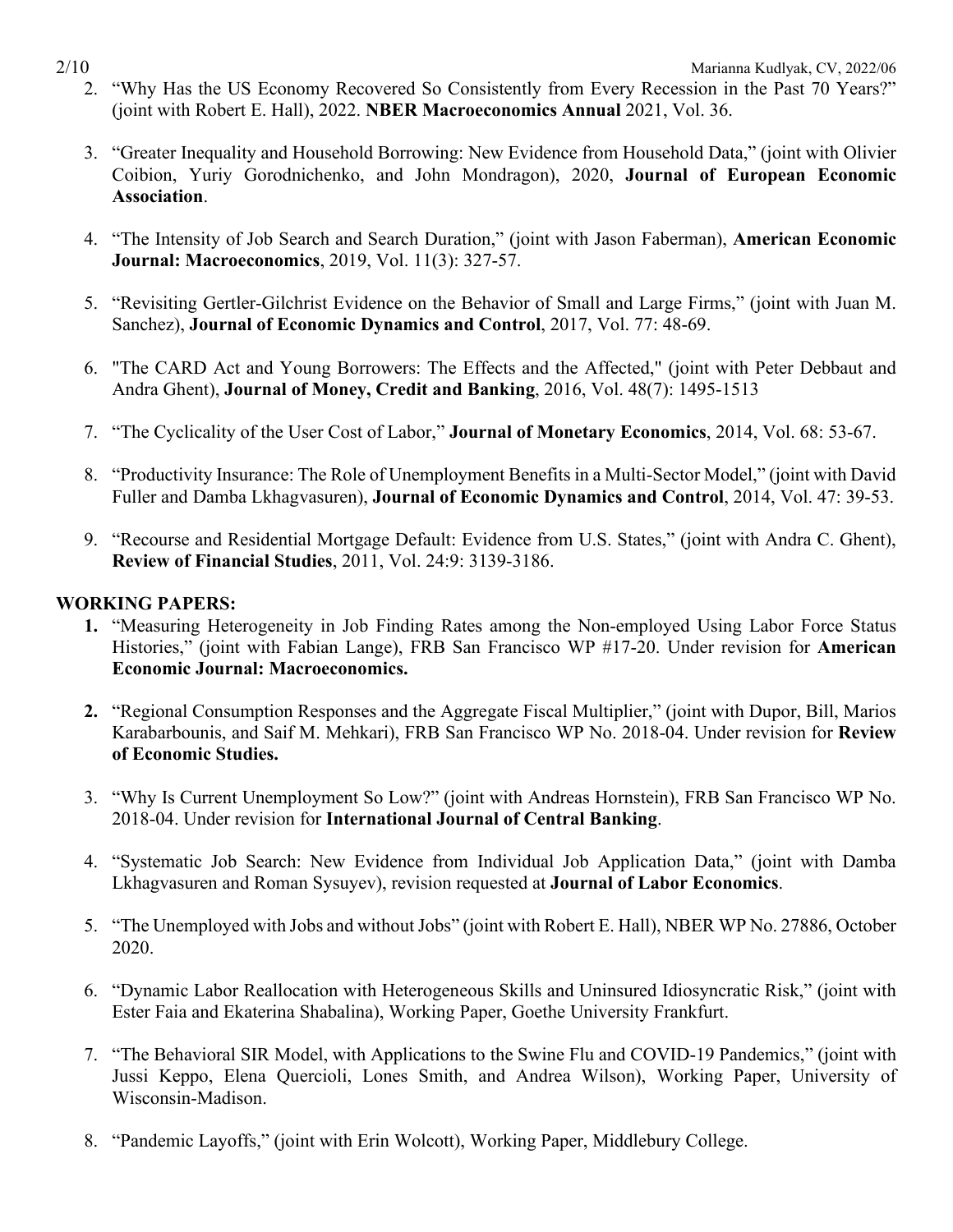- 9. "Job-Finding and Job-Losing: A Comprehensive Model of Heterogeneous Individual Labor-Market Dynamics," (joint with Robert E. Hall), NBER WP No. 25625, February 2019.
- 10. "Aggregate Labor Force Participation and Unemployment and Demographic Trends," (joint with Andreas Hornstein), FRB San Francisco WP No. 19-07, February 2019.
- 11. "Estimating Matching Efficiency with Variable Search Effort," (joint with Andreas Hornstein), FRB San Francisco WP #16-24.
- 12. "Intergenerational Linkages in Household Credit," (joint with Andra Ghent), FRB San Francisco WP #16- 31.
- 13. "Accounting for Unemployment in the Great Recession: Nonparticipation Matters," (joint with Felipe Schwartzman), FRB Richmond WP #12-04.
- 14. "The Cyclical Price of Labor When Wages Are Smoothed," FRB Richmond WP #10-13.

# **FEDERAL RESERVE SYSTEM PUBLICATIONS:**

### **Articles:**

1. "Generalized Matching Functions and Resource Utilization Indices for the Labor Market," (with Andreas Hornstein), Economic Quarterly, FRB Richmond, 2017.

2. "What Does Online Job Search Tell Us about the Labor Market?" (with Jason Faberman), Economic Perspectives, FRB Chicago, 2016, Vol. 40(1).

3. "Labor Indicators: Some of Today's Trends Pre-Date the Great Recession" (with Juan M Sanchez), The Regional Economist, FRB St. Louis, January 2016 (lead article).

4. "What We Know About Real Wage Adjustment during the 2007-09 Recession and Its Aftermath," Economic Quarterly, FRB [Richmond, 3Q, 2015.](http://ideas.repec.org/s/fip/fedreb.html)

5. "Measuring Resource Utilization in the Labor Market," (with Andreas Hornstein, and Fabian Lange), Economic Quarterly, FRB [Richmond, 1Q, 2015.](http://ideas.repec.org/s/fip/fedreb.html)

6. "Flows To and From Working Part-Time for Economic Reasons and the Labor Market Aggregates in the Aftermath of the 2007-09 Recession," (with Maria E. Canon, Guannan Luo, Marisa Reed), Economic Quarterly, FRB [Richmond, 2Q, 2015.](http://ideas.repec.org/s/fip/fedreb.html)

7. "A Cohort Model of Labor Force Participation," [Economic Quarterly,](http://ideas.repec.org/s/fip/fedreq.html) FRB Richmond, 1Q, 2013.

8. "Housing Services Price Inflation" [Economic Quarterly,](http://ideas.repec.org/s/fip/fedreq.html) FRB Richmond, 3Q, 2012.

9. ["Accounting for the Non-Employment of U.S. Men, 1968-2010,](http://www.richmondfed.org/research/economists/bios/pdfs/kudlyak_accounting_for_nonemployment_men.pdf)" (with Thomas Lubik and Jonathan Tompkins), [Economic Quarterly,](http://ideas.repec.org/s/fip/fedreq.html) FRB Richmond, 4Q, 2011.

10. ["Are Wages Rigid Over the Business Cycle?"](http://ideas.repec.org/a/fip/fedreq/y2010i2qp179-199nvol.96no.2.html) [Economic Quarterly,](http://ideas.repec.org/s/fip/fedreq.html) FRB Richmond, 2Q, 2010: 179-199.

# **Short Articles in Federal Reserve System Journals:**

1. "The Pandemic's Impact on Unemployment and Labor Force Participation Trends," (joint with Andreas Hornstein), Economic Brief, FRB Richmond, April 2022, No. 22-12.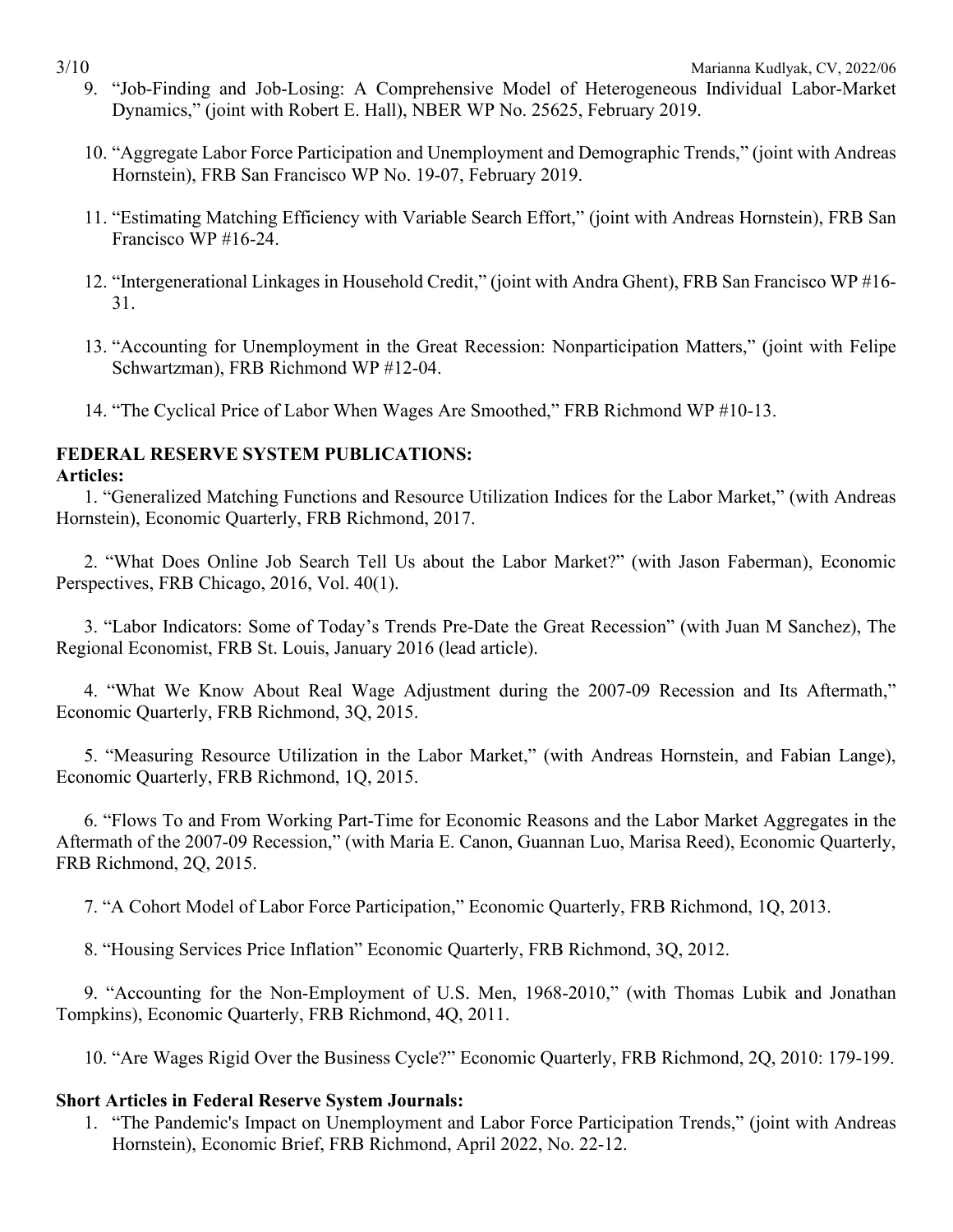- 2. "Comparing Pandemic Unemployment to Past U.S. Recoveries," (joint with Robert E. Hall), Economic Letter, FRB San Francisco, November 2021, 2021-33.
- 3. "Temporary Layoffs and Unemployment in the Pandemic," (joint with Erin Wolcott, Mitchell G. Ochse, and Noah A. Kouchekinia), Economic Letter, FRB San Francisco, November 2020, 2020-34.
- 4. "Why Is Unemployment Currently So Low?" (joint with Mitchell G. Ochse), Economic Letter, FRB San Francisco, March 2020, 2020-06.
- 5. "Who from Out of the Labor Force Is Most Likely to Find a Job?" Economic Letter, FRB San Francisco, January 2020, 2020-02.
- 6. "Involuntary Part-Time Work a Decade after the Recession" Economic Letter, FRB San Francisco, November 2019, 2019-30.
- 7. "Projecting Unemployment and Demographic Trends," (joint with Andreas Hornstein and John Mullin), Economic Brief, FRB Richmond, September 2019, No. 19-09.
- 8. "The Labor Force Participation Rate Trend and Its Projections," (joint with Andreas Hornstein and Annemarie Schweinert), Economic Letter, FRB San Francisco, November 2018, 2018-25.
- 9. "How Futures Trading Changed Bitcoin Prices," (joint with Galina Hale, Arvind Krishnamurthy, and Patrick Shultz), Economic Letter, FRB San Francisco, May 2018, 2018-12.
- 10. "Estimating Aggregate Fiscal Multipliers from Local Data," (joint with Bill Dupor, Marios Karabarbounis, Saif M. Mehkari, and David A. Price), FRB [Richmond Economic Brief,](http://ideas.repec.org/s/fip/fedreb.html) May 2018, 2018- 05.
- 11. ["How Much Consumption Responds to Government Stimulus,](https://www.frbsf.org/economic-research/publications/economic-letter/2018/april/consumption-response-to-government-stimulus/)" (joint with Marios Karabarbounis, and Saif M. Mehkari). Economic Letter, FRB San Francisco, April 2018, 2018-11.
- 12. "How Much Has the Job Matching Efficiency Declined?" (with Andreas Hornstein) Economic Letter No. 2017-25, FRB San Francisco.
- 13. "Measuring Labor Utilization: the Non-Employment Index," Economic Letter No. 2017-08, FRB San Francisco.
- 14. "Why Are Women Leaving the Labor Force?" (with Maria Canon and Helen Fessenden), FRB [Richmond](http://ideas.repec.org/s/fip/fedreb.html)  [Economic Brief,](http://ideas.repec.org/s/fip/fedreb.html) November 2015.
- 15. "Aging and the Economy: the Japanese Experience" (with Maria Canon and Marisa Reed), The Regional Economist, FRB St. Louis, October 2015.
- 16. "How Should the FED Interpret Slow Wage Growth?" (with Thomas Lubik and Karl Rhodes), FRB [Richmond Economic Brief,](http://ideas.repec.org/s/fip/fedreb.html) February 2015.
- 17. "Youth Labor Force Participation Continues to Fall but It Might Be for a Good Reason," (with Maria Canon and Yang Liu), FRB [St. Louis,](http://ideas.repec.org/s/fip/fedreb.html) The Regional Economist, January 2015.
- 18. "Is Involuntary Part-Time Employment Different after the Great Recession?" (with Maria Canon and Marisa Reed), FRB [St. Louis,](http://ideas.repec.org/s/fip/fedreb.html) The Regional Economist, July, 2014.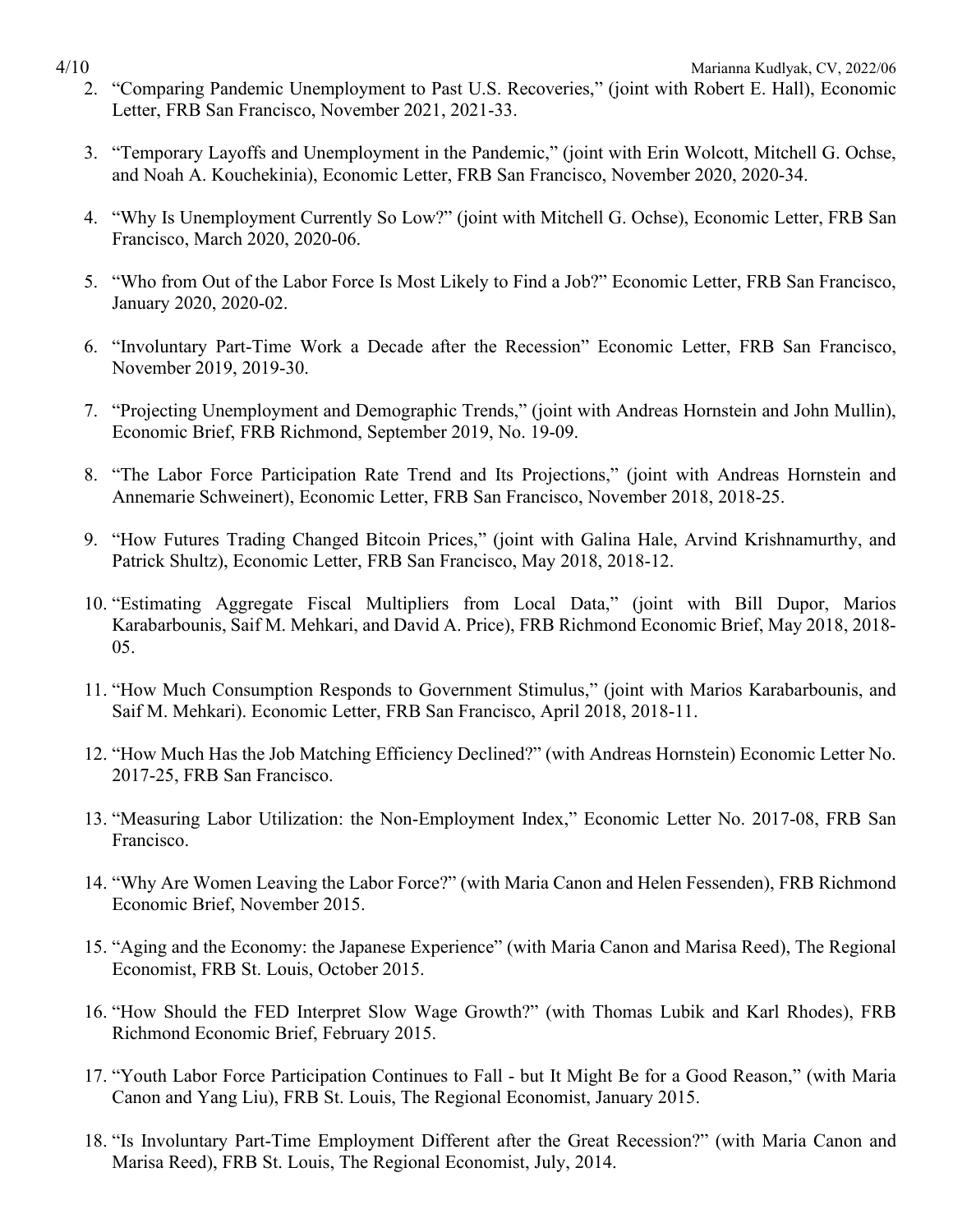- 19. "Does the Unemployment Rate Really Overstate Labor Market Recovery," (with Andreas Hornstein, Fabian Lange, and Tim Sablik), FRB [Richmond Economic Brief,](http://ideas.repec.org/s/fip/fedreb.html) June 2014.
- 20. ["Not Everyone Who Joins the Ranks of the Employed Was "Unemployed",](http://www.stlouisfed.org/publications/re/articles/?id=2474)" (with Maria Canon and Marisa Reed), FRB [St. Louis,](http://ideas.repec.org/s/fip/fedreb.html) The Regional Economist, January, 2014.
- 21. "How Risky Are Young Borrowers," (with Peter Debbaut, Andra C. Ghent and Jessie Romero), FRB [Richmond Economic Brief,](http://ideas.repec.org/s/fip/fedreb.html) FRB [Richmond Economic Brief,](http://ideas.repec.org/s/fip/fedreb.html) December 2013.
- 22. ["A Closer Look at the Decline in the Labor Force Participation Rate,](http://www.stlouisfed.org/publications/pub_assets/pdf/re/2013/d/RE_Oct_2013.pdf#page=10)" (with Maria Canon and Peter Debbaut), FRB [St. Louis,](http://ideas.repec.org/s/fip/fedreb.html) the Regional Economist, October, 2013
- 23. "Job Search Behavior: Lessons from Online Job Search," (with Jessie Romero), FRB [Richmond Economic](http://ideas.repec.org/s/fip/fedreb.html)  [Brief,](http://ideas.repec.org/s/fip/fedreb.html) April 2013.
- 24. "The Increased Role of Flows Between Nonparticipation and Unemployment During the Great Recession and the Recovery," (with David Price), FRB [Richmond Economic Brief,](http://ideas.repec.org/s/fip/fedreb.html) June 2012.
- 25. ["The Responses of Small and Large Firms to Tight Credit Shocks: the Case of 2008 through the Lens of](http://ideas.repec.org/a/fip/fedreb/y2010ioctn10-10.html)  [Gertler and Gilchrist \(1994\)"](http://ideas.repec.org/a/fip/fedreb/y2010ioctn10-10.html) (with David Price and Juan M. Sanchez), FRB [Richmond Economic Brief,](http://ideas.repec.org/s/fip/fedreb.html) Oct 2010.
- 26. ["Comparing Labor Markets across Recessions: a Focus on the Age Composition of the Population,](http://ideas.repec.org/a/fip/fedreb/y2010iaprn10-04.html)" (with Devin Reilly and Stephen Slivinski), FRB [Richmond Econ Brief,](http://ideas.repec.org/s/fip/fedreb.html) April 2010.
- 27. ["Deterring Default: Why Some State Laws Decrease the Probability of Mortgage Foreclosures,](http://www.richmondfed.org/publications/research/economic_brief/2009/eb_09-09.cfm)" (with Andra Ghent and Stephen Slivinski), FRB Richmond Econ Brief, Sept 2009.

#### **OTHER WRITINGS:**

- 1. "The effect of the war on human capital in Ukraine and the path for rebuilding," (with Yuriy Gorodnichenko and Aysegül Sahin), CEPR Policy Insight No 117.
- 2. FedViews June 3, 2021, FRB San Francisco, June 2021.
- 3. ["What do recoveries from past US recessions teach us about the recovery from the pandemic recession?"](https://voxeu.org/article/what-do-recoveries-past-us-recessions-teach-us-about-recovery-pandemic-recession) (with Robert E. Hall), Vox EU, 24 June 2020.
- 4. ["Inequality and household debt: new](https://voxeu.org/article/inequality-and-household-debt-new-evidence) evidence," (with Olivier Coibion, Yuriy Gorodnichenko, and John Mondragon), Vox EU, 29 January 2014.

# **DISCUSSIONS**

1. "The Shadow Margins of Labor Market Slack," by R. Jason Faberman, Andreas Mueller, Aysegul Sahin, and Giorgio Topa, the 50<sup>th</sup> Anniversary of the Journal of Money Credit and Banking Conference, NYC, 2019.

2. "The Impact of Repossession Risk of Mortgage Default," by Terry O'Malley at the American Economic Association meeting, Atlanta, 2019.

3. "Trends in Work and Leisure: It's a Family Affair," by Titan Alon, Matthias Doepke and Sena Coskun at the American Economic Association meeting, Atlanta, 2019.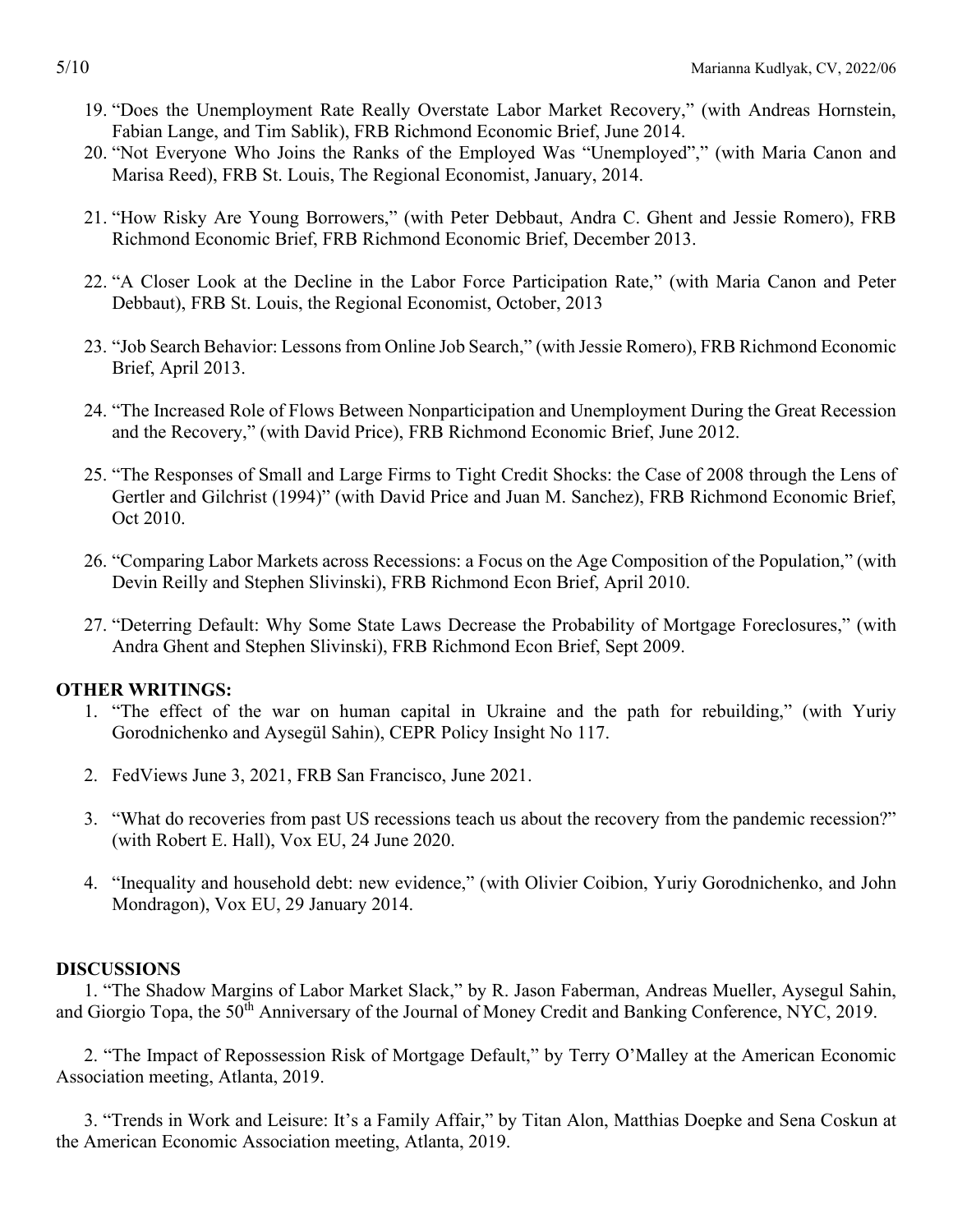4. "The U.S. Labor Market 2007-2017," by Aysegul Sahin at the Dynamics of U.S. Economy: Challenges Ahead, University of Rochester, Sept 15, 2018.

5. "Gender-Targeted Job Ads in the Recruitment Process: Evidence from China," by Peter Kuhn and Kailing Shen at the [Upjohn Institute for Employment Research 2018 Workshop on Job Search and Vacancies, FRB](http://www.upjohn.org/wjsv/program.html)  [Chicago](http://www.upjohn.org/wjsv/program.html) April 20-21, 2018.

6. "Unemployment Fluctuations, Match Quality, and the Wage Cyclicality of New Hires," by Mark Gertler, Chris Huckfeldt and Antonella Trigari at the CADRE Conference, FRB Kansas City, May 9-10, 2017.

7. "Allocative and Remitted Wages: New Facts and Challenges for Keynesian Models," by Susanto Basu and Chris House, at the Annual Macroeconomics and Monetary Policy Conference, FRB SF, March 31, 2017.

8. "Heterogeneity and Unemployment Dynamics,**"** by Hie Joo Ann and James D Hamilton, at the California Macroeconomics Conference, Claremont-McKenna College, October 28, 2016.

9. "Credit Growth and the Financial Crisis: A New Narrative," by Stefania Albanesi, Giacomo De Giorgi, and Jaromir Nosal, at the "Commercial-Housing-Urban-Macro (CHUM) Conference", FRB Atlanta and University of Wisconsin-Madison, Atlanta, October 14-15, 2016.

10. "Endogenous Wage Rigidity and Labor Force Participation," by Cynthia L. Doniger and David López - Salido, at the "New Developments in Macroeconomics of Labor Markets," Kiel-FRB NY, NYC, NY, Sept 8-9, 2016.

11. "Grown**-**Up Business Cycles" by Benjamin Pugsley and Ayşegül Şahin, at the "New Developments in the Macroeconomics of Labor Markets", CREI, Barcelona, September 18-19, 2015.

12. "Aging and Deflation: Japanese Experience" by Shigeru Fujita and Ippei Fujiwara, at the "New Developments in Business Cycle Analysis", HEC Montreal, June 2<sup>nd</sup>, 2015.

13. "Firing Costs and Labor Market Fluctuations: A Cross-Country Analysis" by Gonzalo Llosa, Lee Ohanian, Andrea Raffo and Richard Rogerson*,* System Macro Meeting, LA Branch of FRB SF, April 13-14, 2015.

14. "How Sticky Wages in Existing Jobs Can Affect Hiring" by Mark Bils, Yongsung Chang and Sun-Bin Kim. At "Recent Developments in the U.S. Labor Market: Analysis and Policy Responses," FRB Atlanta Center for Human Capital Studies, October 2013.

15. "Rebuilding Household Credit Histories: Slow Jobless Recovery from Mortgage Crises" by Guannan Luo. At Financial Management Association Annual Meeting, Chicago, October 2013.

16. "The Trend Is the Cycle: Job Polarization and Jobless Recoveries" by Nir Jaimovich and Henry Siu. At "Employment Consequences of the Great Recession," FRB Atlanta Center for Human Capital Studies, September 2012.

17. ["Measuring Mismatch in the U.S. Labor Market,](http://www.frbatlanta.org/documents/news/conferences/11employment_education_violante.pdf)" by Ayşegül Şahin, Joseph Song, Giorgio Topa, and Giovanni Violante. At *"*Employment and Education" Conference, FRB Atlanta Center for Human Capital Studies, September 2011.

18. "What Drives Movements in the Unemployment Rate?" by Regis Barnichon and Andrew Figura. At New York/Philadelphia Workshop on Quantitative Macroeconomics, NYC, April 2010.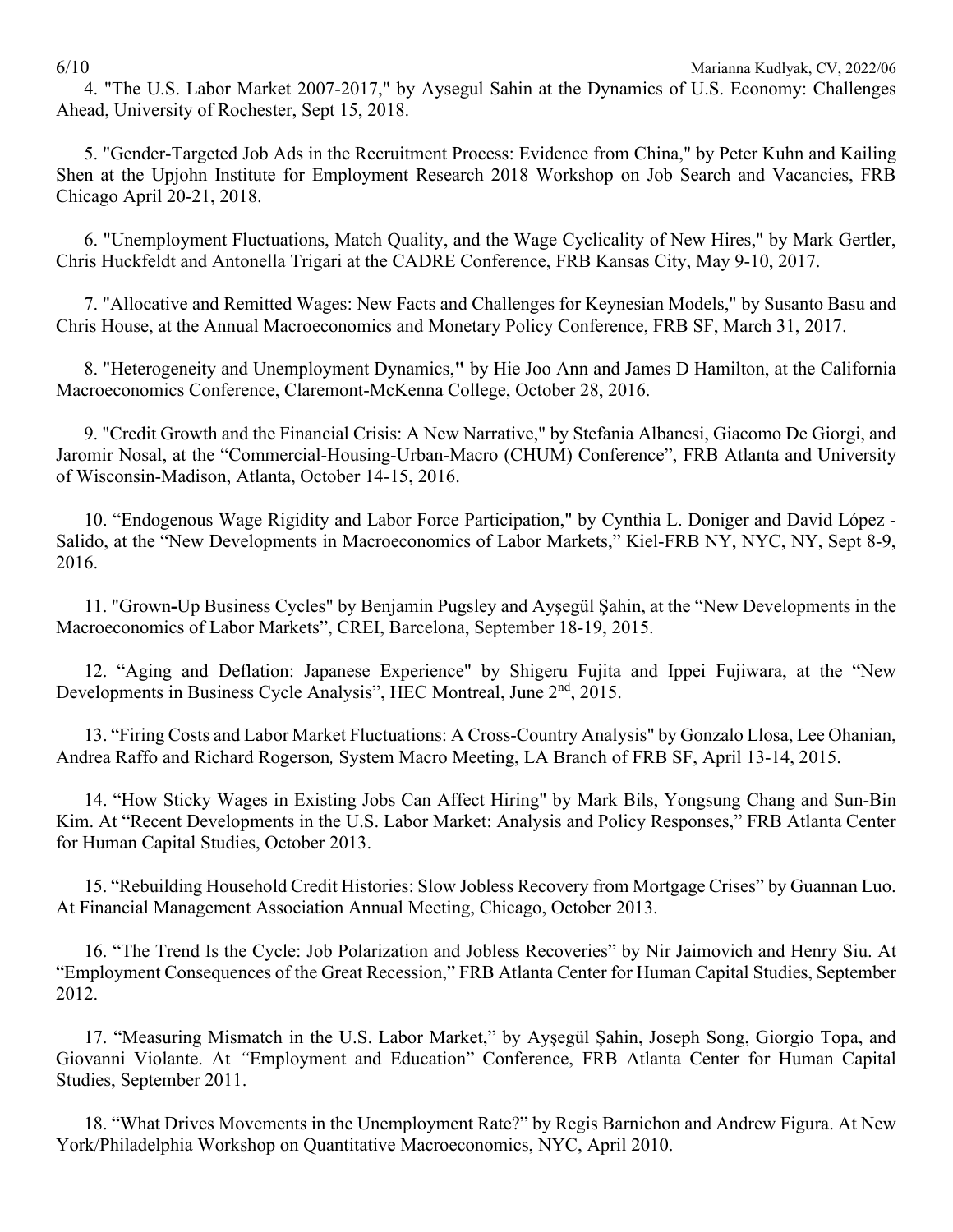19. "Firm Entry and Labor Market Dynamics," by Pedro Silos and Enchuan Shao. At Annual Conference of the Canadian Economic Association, Toronto, May 2009.

# **KEYNOTE PRESENTATION:**

Alejandro Justiniano Memorial Keynote Address, at the Virtual Meeting of the System Committee on Macroeconomics, FRB Dallas, Nov 9-10, 2021.

#### **SEMINAR PRESENTATIONS:**

2022 SMU

- 2021 Virtual IAB-FAU macro labor seminar, CUNY, New York University, University of California, Berkeley, George Washington University, Virginia Commonwealth University, University of Rochester, Universidad Torcuato Di Tella, Goethe University Frankfurt
- 2020 University of Georgia, Wharton School (Finance), Princeton, FRB, Norwegian Business School, University of Copenhagen
- 2019 Stanford, Claremont-McKenna College, FRB Boston, FRB NY, University of Southern California
- 2018 University of Wisconsin Madison, UCSD
- 2017 Université du Québec à Montréal (Nov), Vanderbilt University (Nov), FRB Cleveland, USC (Mar)
- 2016 UC Davis (Nov), Erasmus University Rotterdam (Sept), Tinbergen Institute (Sept), UC Santa Cruz (May), UT Austin (April), BLS (March), U.S. Census (March), UC San Diego (March), Houston University (Feb), FRB San Francisco (Feb)
- 2015 European University Institute, FRB Philadelphia, FRB Chicago, FR Board, University of Montreal, Elon University
- 2014 FRB NY, VCU, Boston College
- 2013 FRB St Louis, University of Toronto, Warwick University
- 2012 University of California Berkeley
- 2008 FRB Richmond, FRB Kansas City, UC Santa Cruz, University of Montreal, Wilfrid Laurier University, Kyiv School of Economics, FRB Cleveland.

### **CONFERENCE PRESENTATIONS:**

2019

2022 Labor Markets and Macroeconomic Outcomes; The Laboratory for Aggregate Economics and Finance; University of California, Santa Barbara, February 25-26, 2022.; SOLE 2022; Midwest Macro 2022; AREUEA; SED

American Economic Association Meetings (Atlanta), Midwest Macro Meetings, NBER SI (Macro perspectives), 13th NYU Search Theory Workshop, Western Economic Association International Meeting (San Francisco), Credit Bureau Data Users Conference (Atlanta)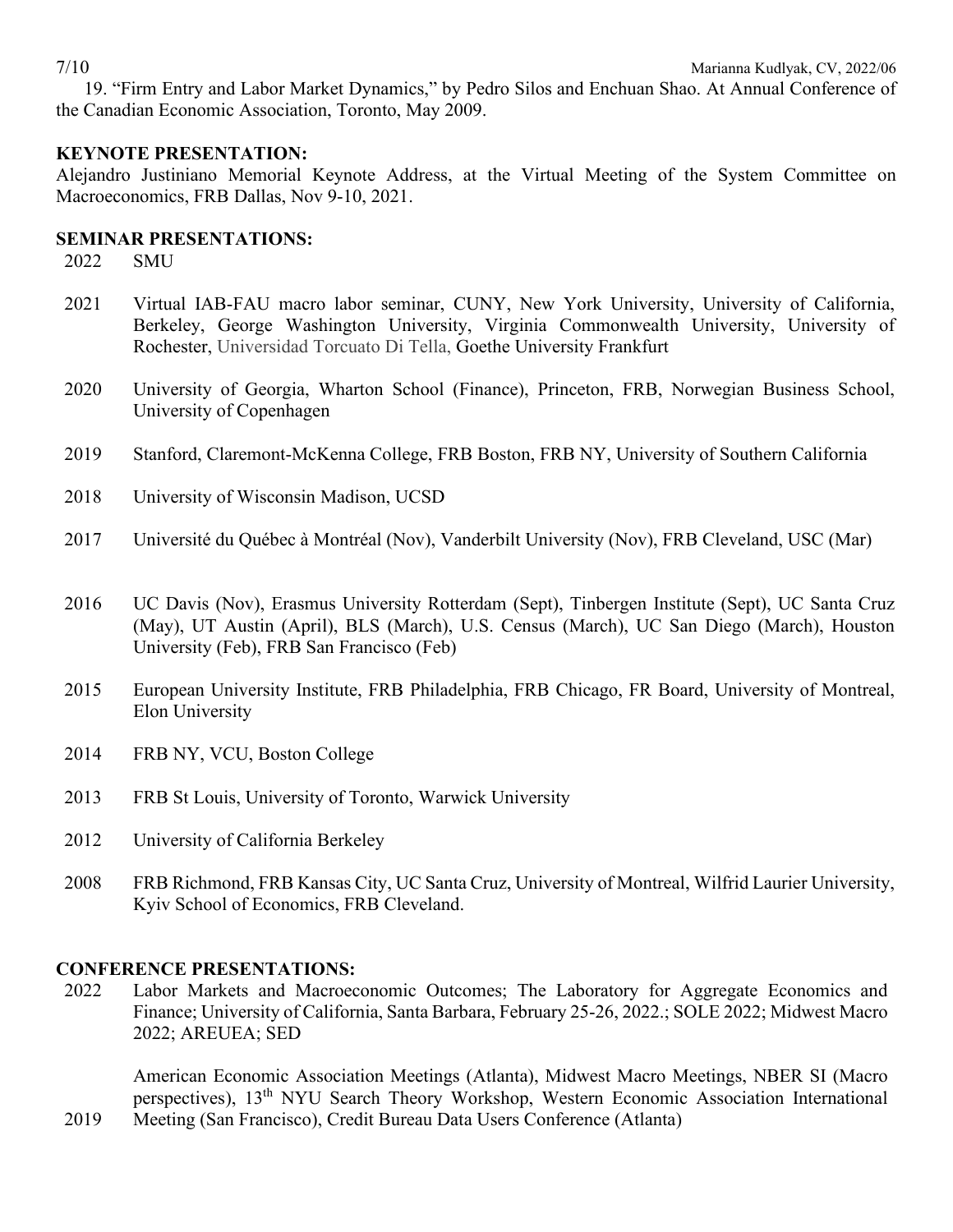8/10 Marianna Kudlyak, CV, 2022/06 2018 NBER SI Micro Data and Macro Models (by coauthor), Barcelona GSE Summer Forum (June, Barcelona, Spain), System Applied Micro Meeting (May, Washington, DC), Midwest Macro Meeting

(May, Madison, Wisconsin)

2017 EEA-ESEM Meeting (Aug, Lisbon, Portugal), Western Economic Association International (Jun, San Diego), Society for Economic Dynamics (Jun, Edinburgh, Scotland), FRB Macro-Labor Conference (May, Washington, DC), CADRE Conference FRB Kansas City (May, Kansas City), A.Stockman Conference University of Rochester (Oct)

2016 "New Data and New Questions: Implications for Macroeconomics" at the University of Arizona State (Nov), A.Stockman Conference at the University of Rochester (Oct), "Transformation of Central Banking" the annual research conference of the National Bank of Ukraine organized in cooperation with Narodowy Bank Polski (May, Ukraine); NBER Summer Institute Macro Perspectives Group (July, Boston); European Economic Congress (Aug, Geneva, Switzerland).

2015 Distributional implications of the crisis and policy responses, 18th DNB Annual Research Conference, Amsterdam (Nov), Econometric Society World Congress (August, Montreal, Canada), European Economic Congress (August, Manheim, Germany), SED (June, Warsaw, Poland), System Applied Meeting (May, Dallas), CADRE meeting (May, Kansas City), Labor Market Workshop co-sponsored by the University of Kentucky and the Federal Reserve Bank of Cleveland (February, 2015), Annual Meeting of the American Economic Association, Boston, MA (January, by co-author).

2014 The North American Winter Meetings of the Econometric Society, Philadelphia (January), System Applied Meeting (May, Minneapolis), SED (June, Toronto), NBER Summer Institute (July, Boston), EEA meeting (August, Toulouse).

2013 The 4th Ifo Conference on Macroeconomics and Survey Data, Munich (by co-author); Stockman Conference, University of Rochester (October); New Perspectives on Consumer Behavior in Credit and Payment Markets, FRB Philadelphia (October, by co-author); NBER Summer Institute, Shimer/Rogerson/Write Group, Boston (July, by co-author); Society of Economic Dynamics Meeting, Seoul (June); The North American Summer Meeting of the Econometric Society, LA (June); Federal Reserve System Applied Microeconomics Meeting, FRBNY (May, by co-author); Annual Meeting of the Society of Labor Economists, Boston (May); Annual Meeting of the American Economic Association, San Diego (January).

2012 Stockman Conference, University of Rochester (Oct); 3rd Ifo Conference on Macro and Survey Data, CESifo Conference Centre, Munich (Nov; by co-author).

Annual Meeting of the American Economic Association, Denver CO (January).

2011

2010 American Real Estate and Urban Economics Association (AREUEA) Meeting, Washington DC (June, by co-author); Society of Economic Dynamics Meeting, Montreal (July); American Law and Economic Association Annual Meeting, Princeton University (May, presented by co-author); MEA Annual Meeting, CSWEP Session (March).

2009 Econometric Society European Meeting, Barcelona (August); Annual Conference of the Canadian Economic Association, Toronto (May); System Macroeconomics Committee Meeting, FRB San Francisco (May); New York/Philadelphia Workshop on Quantitative Macroeconomics, FRB Philadelphia (April); Society of Labor Economists Annual Meetings (May); EEA Annual Meeting, CSWEP Session (February); System Committee on Financial Structure and Regulation, FRB Kansas City (November); Wegmans Conference, University of Rochester (October); University of Wisconsin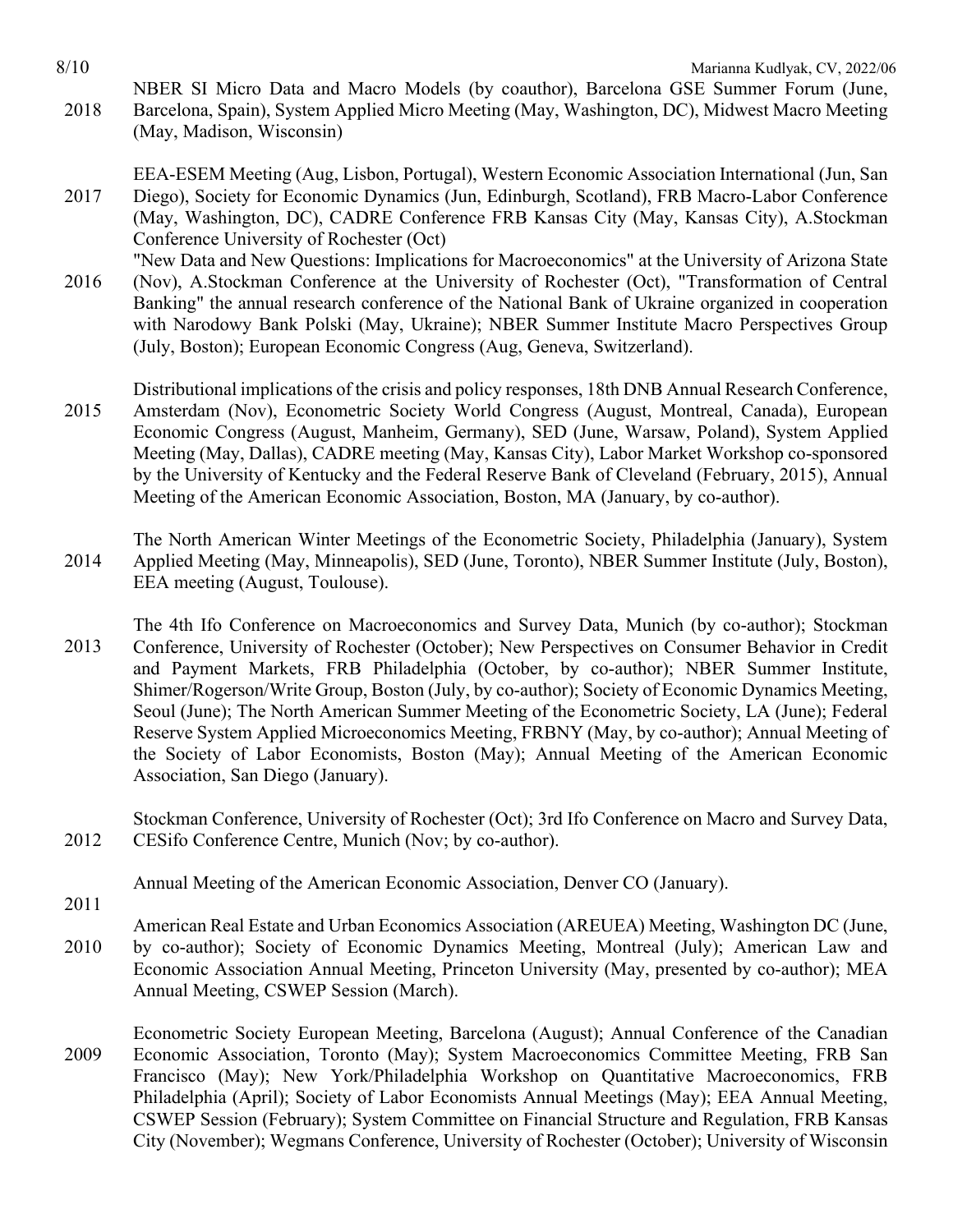- FRB Atlanta Housing Conference, Atlanta (September, by co-author); FDIC/FHFA Mortgage Default Modeling Symposium, Arlington (Sept).

### **REFEREE EXPERIENCE:**

American Economic Review, Quarterly Journal of Economics, Journal of Political Economy, Review of Economic Studies, Review of Financial Studies, AEJ Macro, AER: Insights, Journal of Monetary Economics, B.E. Journal of Macroeconomics, Canadian Journal of Economics, Economic Letters, European Economic Review, International Economic Review, Journal of European Economic Association, International Journal of Central Banking, Journal of the European Economic Association, Journal of Legal Studies, Journal of Labor Economics, Journal of Labor Research, Journal of Economic Dynamics and Control, Journal of Comparative Economics, Journal of Demographic Economics, Journal of Macroeconomics, Journal of Banking and Finance, Journal of Money, Credit and Banking, Labour Economics, LABOUR: Review of Labour Economics and Industrial Relations, Management Science, Quantitative Economics, Real Estate Economics, Review of Behavioral Economics, Review of Economics and Statistics, Review of Economic Dynamics, Review of Industrial Organization, Oxford Economic Papers, Scandinavian Journal of Economics, The Manchester School

# **TEACHING:**

"Micro data for macro models," a PhD-level mini course, UT Austin, April 2016.

### **CONFERENCE/SESSION ORGANIZER**

- Annual FRB SF Micro-Macro Labor Conference, 2017, 2018, 2019, 2022 (*co-organizer*)
- The Annual IZA Macro-Labor Workshop "The Role of Search and Matching in Macroeconomics: A Retrospective", co-organizer, 2021
- National Bank of Ukraine, "Monetary Policy and Labor Markets," 2020 (co-organizer)
- Stockman University of Rochester Alumni Conference, 2014, 2018, 2019 (co-organizer).
- Bureau of Labor Statistics Data Users Conference, FRB San Francisco, September 2019 (co-organizer)
- Latin American and Caribbean Economic Association and Latin American Meeting of the Econometric Society 2018, 2019 (program committee member).
- Productivity growth in a digital age: Is this time different?, A round table organized by the McKinsey Global Institute (MGI) and the Organization for Economic Co-operation and Development (OECD), Nov 2017
- Annual West Coast Search & Matching Spring Workshop, May 2016, 2018 (co-organizer).
- FR System Applied Microeconomics Conference, May 16-17, 2012, Richmond (co-organizer).
- Session "Unemployment across Regions and Sectors," AEA Meetings 2014, Philadelphia (organizer).
- Session "New Evidence from Online Job Search," AEA Meetings 2013, San Diego (organizer).
- Session "Labor Market, Labor Decisions, and Production Cycles," AEA Meetings 2011, Denver (coorganizer).

# **SELECTED MEDIA COVERAGE OF THE RESEARCH:**

(for details and links see https://sites.google.com/site/mariannakudlyak/)

The Wall Street Journal, The New York Times, The Forbes, CBS, The New Republic, The Guardian, White House CEA Report, Market Watch International, Washington Post, NBC News, Bloomberg, Global Association of Risk Professionals.

# **CONFERENCE ATTENDANCE** (w/o presentation, selected)**:**

National Association for Business Economics Tech Economist MeetUp, 2017

Conference on Big Data in Economics on Oct 21-22, 2016 at the University of Southern California

FRB St Louis Advances in Research Conference, St Louis, April 7-8 2016.

NBER SI Macro Perspectives Group (2010, 2011, 2012, 2013, 2014, 2015)